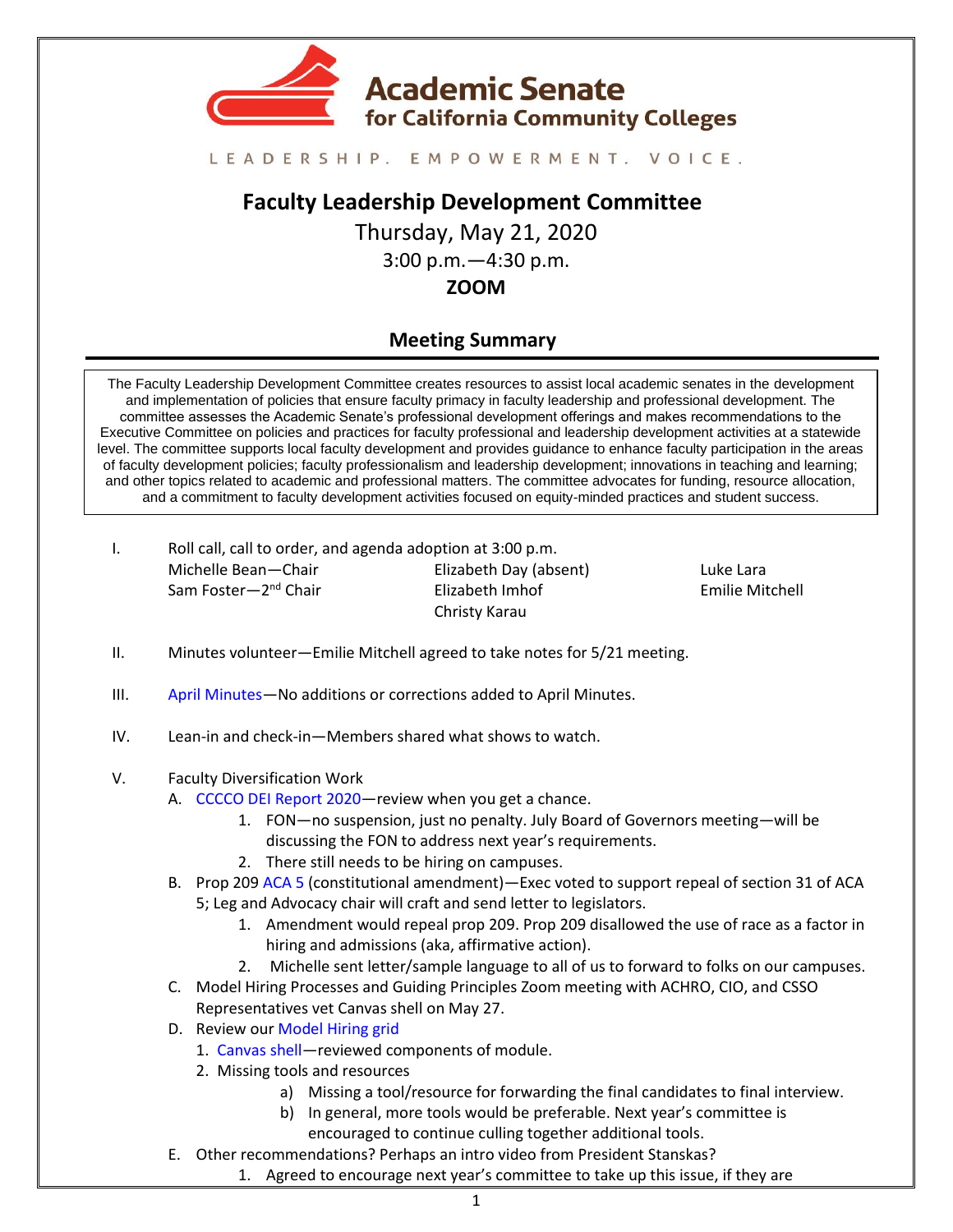interested in having a video.

- 2. Christy brought up the issue of some of the ambiguity in these concepts for those who do equity work and most especially for those who are less steeped in the concepts of equity.
	- a) Ideas include discussing why it matters, a little more guidance for folks based on level of engagement/awareness, and tools from other partners (e.g., Human Resources, CIOs, ACRO). Concept should be on being a practioner of equity and not a focus on "best practices" model, which is not a shift in mindset. To get to praxis, we must be reflective and assess our principles and practices.
	- b) Idea for video with our partners around issues as a welcome and intro to why it matters. Committee agreed.

## VI. [End-of-Year Report](https://drive.google.com/file/d/1iFMz20Aymu5yQeWUYQ4uZvAkoTBMETpx/view?usp=sharing)

- A. Reviewed the document to submit to next year's committee as recommendations.
- B. Updated [Committees Priority sheet](https://drive.google.com/file/d/1Mrbl5E1mzoW4_LkZ-ib9jqBJ4bW-3eZa/view?usp=sharing) with completed resolutions.
- VII. Anti-Racism Work
	- A. ASCCC Professional Development Series—webinar on Opportunities for Positive Structural Change in This Crisis
	- B. African-American Student Success Week webinars an[d Virtual Town Hall](https://youtu.be/Gmjkf56YKms) with Umoja/A2MEND and legislators—1,114 attendees at Town Hall.
	- C. Latinx Town Hall organized by Colegas and CCCCO—790 attendees.
	- D. *Rostrum* article (Imhof and Buul) to be finished soon.
- VIII. Faculty Empowerment and Leadership Academy (FELA) Next Steps—paused till next year.
	- A. [FELA webpage](https://asccc.org/faculty-empowerment-and-leadership-academy) went live (May 2020) and info shared in ASCCC newsletter
	- B. Budget Line Item--\$10,000 for 2020/2021
	- C. Still to complete:
		- 1. CSU Credit COR and Form
		- 2. Mentor Handbook
	- D. Open questions:
		- 1. In-person: All agree that in person is preferable, that being said, Elizabeth expressed concerns about how long we might have to wait for the return to normalcy. Concerned that we might want to consider if waiting for face-to-face interactions to return we might lose momentum for FELA.
			- a) No ultimate decision was reached.
		- 2. Curriculum: Decided to allow the next committee members to develop curriculum (CSU COR and handbook).
- IX. Faculty of Color Leadership Opportunity Survey
	- A. Due date extended to fall 2020
	- B. Survey sent in March to the following:
		- SP Listserv
		- Ethnic Studies Listserv
		- Women Studies Listserv
		- Puente to EDs Allsopp and Vergara
		- Umoja to their communications staffer
		- A2MEND to Dr. Bush
- APAHE to President Ali
- Latina Leadership Network President Dr. Gomez de Torres
- LGBTQIA+ Caucus Members
- Liaison List
- CCLC to Agnes
- Deputy Chancellor Dr. Gonzales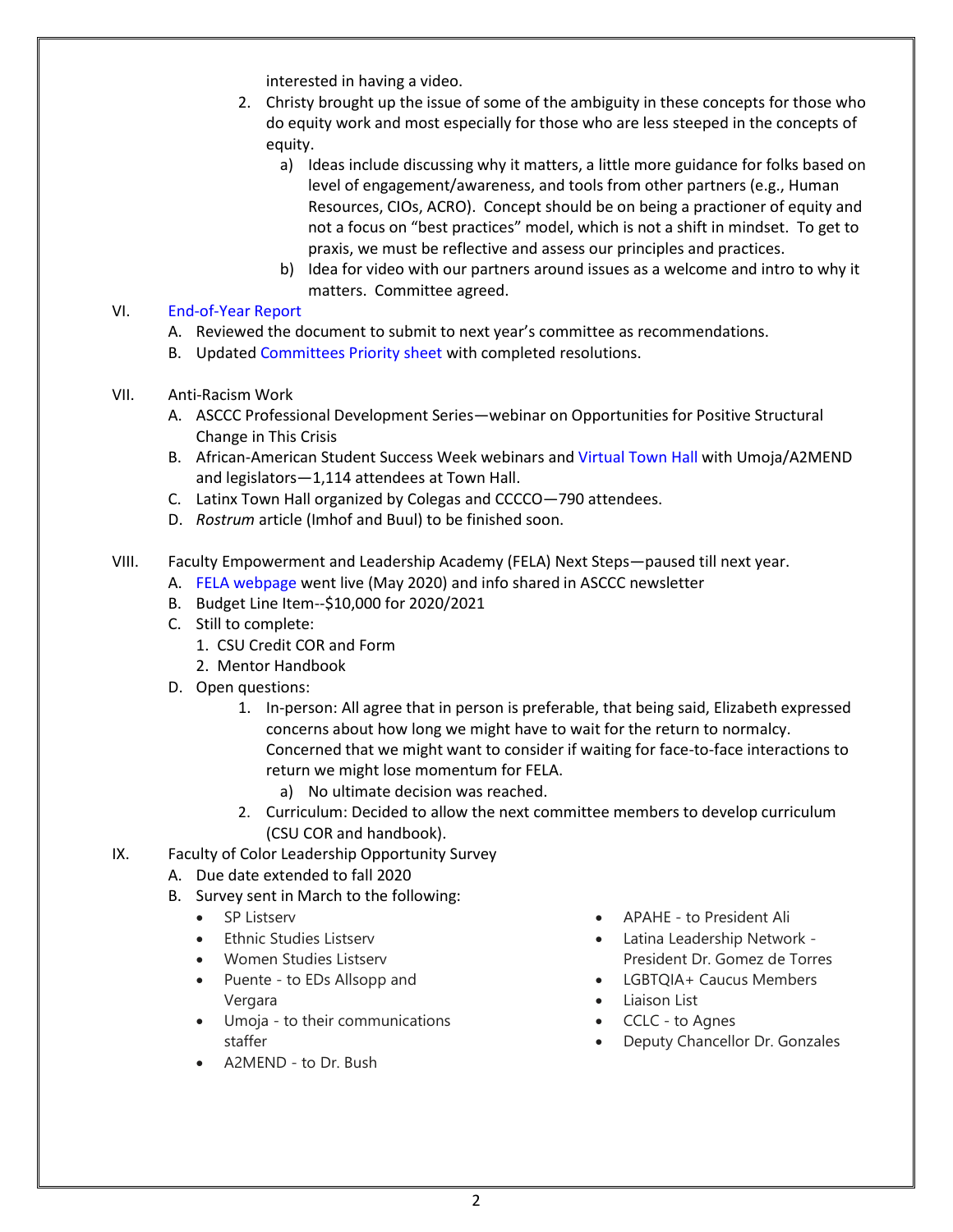- X. Announcements
	- A. Check for upcoming events at<https://asccc.org/calendar/list/events>
		- 1. Electronic Elections—April 27 to May 15 (3 rounds in eBallots) o Full list of winners announced May 18
			- o Special Elections if needed May 25
		- 2. [President's Report](https://asccc.org/president-update)
	- B. Ways to help during COVID-19
		- 1. Join Amazon Smile—find ASCCC Foundation
		- 2. Give to Relief and Recovery Campaign at [Foundation for CCC](https://foundationccc.org/)
	- C. [Application for Statewide Service](http://asccc.org/content/application-statewide-service)—complete by end of May and forward to colleagues!
- XI. Closing Comments and Reflections
	- A. June 11 meeting—canceled.
	- B. Any other final comments or suggestions? Thank you for a great year!
- XII. Adjournment at 4:33 p.m.